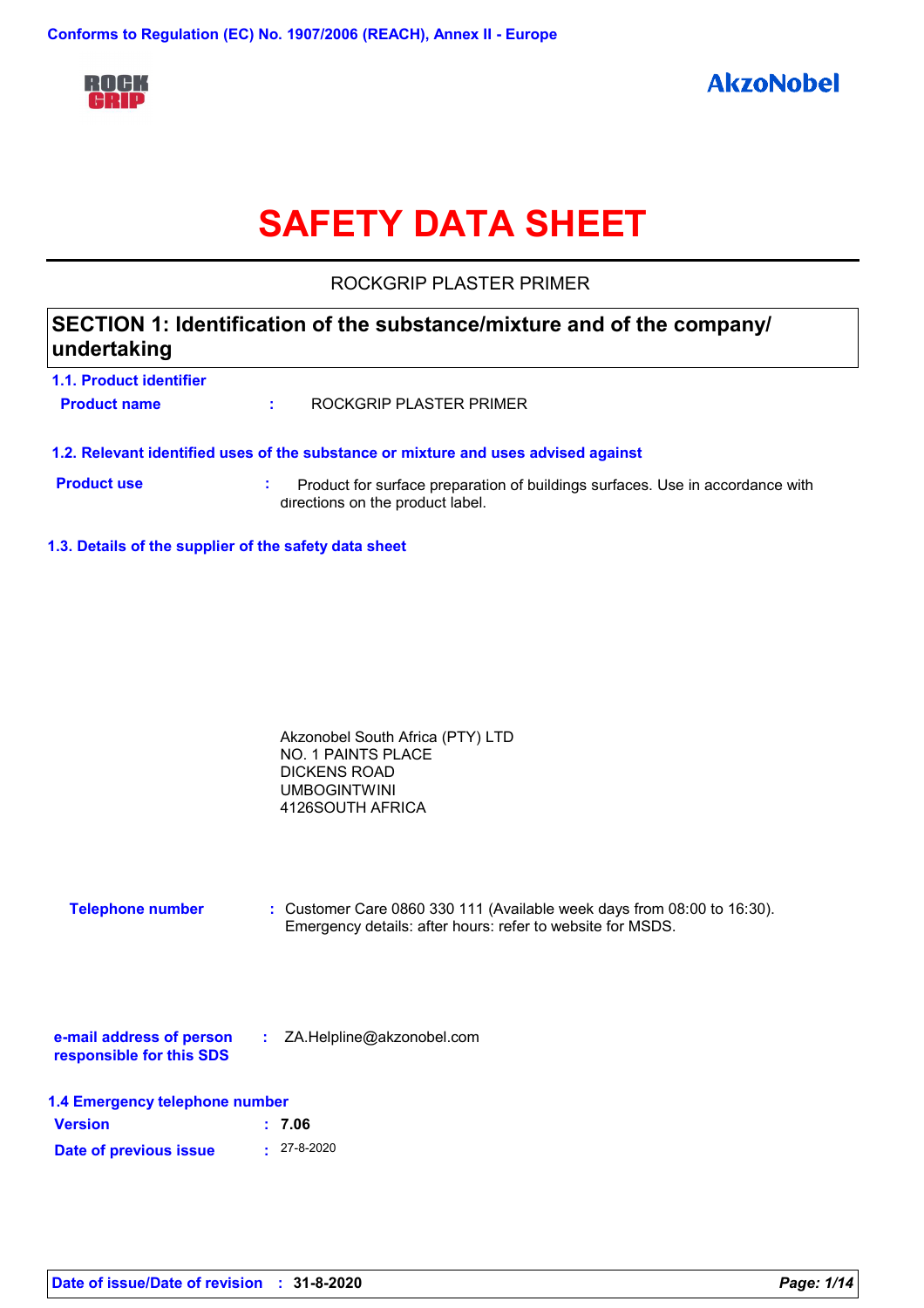### **SECTION 2: Hazards identification**

### **2.1 Classification of the substance or mixture**

**Product definition : Mixture** 

#### **Classification according to Regulation (EC) No. 1272/2008 [CLP/GHS]**

Flam. Liq. 3, H226 STOT SE 3, H336 STOT RE 2, H373 Aquatic Chronic 2, H411

The product is classified as hazardous according to Regulation (EC) 1272/2008 as amended.

| <b>Ingredients of unknown</b><br>toxicity |         |
|-------------------------------------------|---------|
| <b>Ingredients of unknown</b>             | $: 0\%$ |

#### **ecotoxicity**

See Section 11 for more detailed information on health effects and symptoms. See Section 16 for the full text of the H statements declared above.

|  | <b>2.2 Label elements</b> |  |
|--|---------------------------|--|
|  |                           |  |

| <b>Hazard pictograms</b>                                                                                                                                        |                                                                                                                                                                                                                            |
|-----------------------------------------------------------------------------------------------------------------------------------------------------------------|----------------------------------------------------------------------------------------------------------------------------------------------------------------------------------------------------------------------------|
| <b>Signal word</b>                                                                                                                                              | : Warning                                                                                                                                                                                                                  |
| <b>Hazard statements</b>                                                                                                                                        | : H226 - Flammable liquid and vapour.<br>H336 - May cause drowsiness or dizziness.<br>H373 - May cause damage to organs through prolonged or repeated exposure.<br>H411 - Toxic to aquatic life with long lasting effects. |
| <b>Precautionary statements</b>                                                                                                                                 |                                                                                                                                                                                                                            |
| <b>General</b>                                                                                                                                                  | : P102 - Keep out of reach of children.<br>P101 - If medical advice is needed, have product container or label at hand.                                                                                                    |
| <b>Prevention</b>                                                                                                                                               | : P210 - Keep away from heat, hot surfaces, sparks, open flames and other ignition<br>sources. No smoking.<br>P233 - Keep container tightly closed.<br>P260 - Do not breathe vapour.                                       |
| <b>Response</b>                                                                                                                                                 | : P304 + P340 - IF INHALED: Remove person to fresh air and keep comfortable for<br>breathing.<br>P312 - Call a POISON CENTER or doctor/physician if you feel unwell.                                                       |
| <b>Storage</b>                                                                                                                                                  | : P235 - Keep cool.                                                                                                                                                                                                        |
| <b>Disposal</b>                                                                                                                                                 | : P501 - Dispose of contents and container in accordance with all local, regional,<br>national or international regulations.                                                                                               |
| <b>Hazardous ingredients</b>                                                                                                                                    | : Naphtha (petroleum), hydrodesulfurized heavy<br>Solvent naphtha (petroleum), medium aliph.                                                                                                                               |
|                                                                                                                                                                 | Warning! Hazardous respirable droplets may be formed when sprayed. Do not<br>breathe spray or mist.                                                                                                                        |
| <b>Annex XVII - Restrictions</b><br>on the manufacture,<br>placing on the market and<br>use of certain dangerous<br>substances, mixtures and<br><b>articles</b> | : Not applicable.                                                                                                                                                                                                          |
| <b>Special packaging requirements</b>                                                                                                                           |                                                                                                                                                                                                                            |
| <b>Containers to be fitted</b><br>with child-resistant<br>fastenings                                                                                            | : Not applicable.                                                                                                                                                                                                          |
| <b>Tactile warning of danger</b>                                                                                                                                | : Yes, applicable.                                                                                                                                                                                                         |

### **2.3 Other hazards**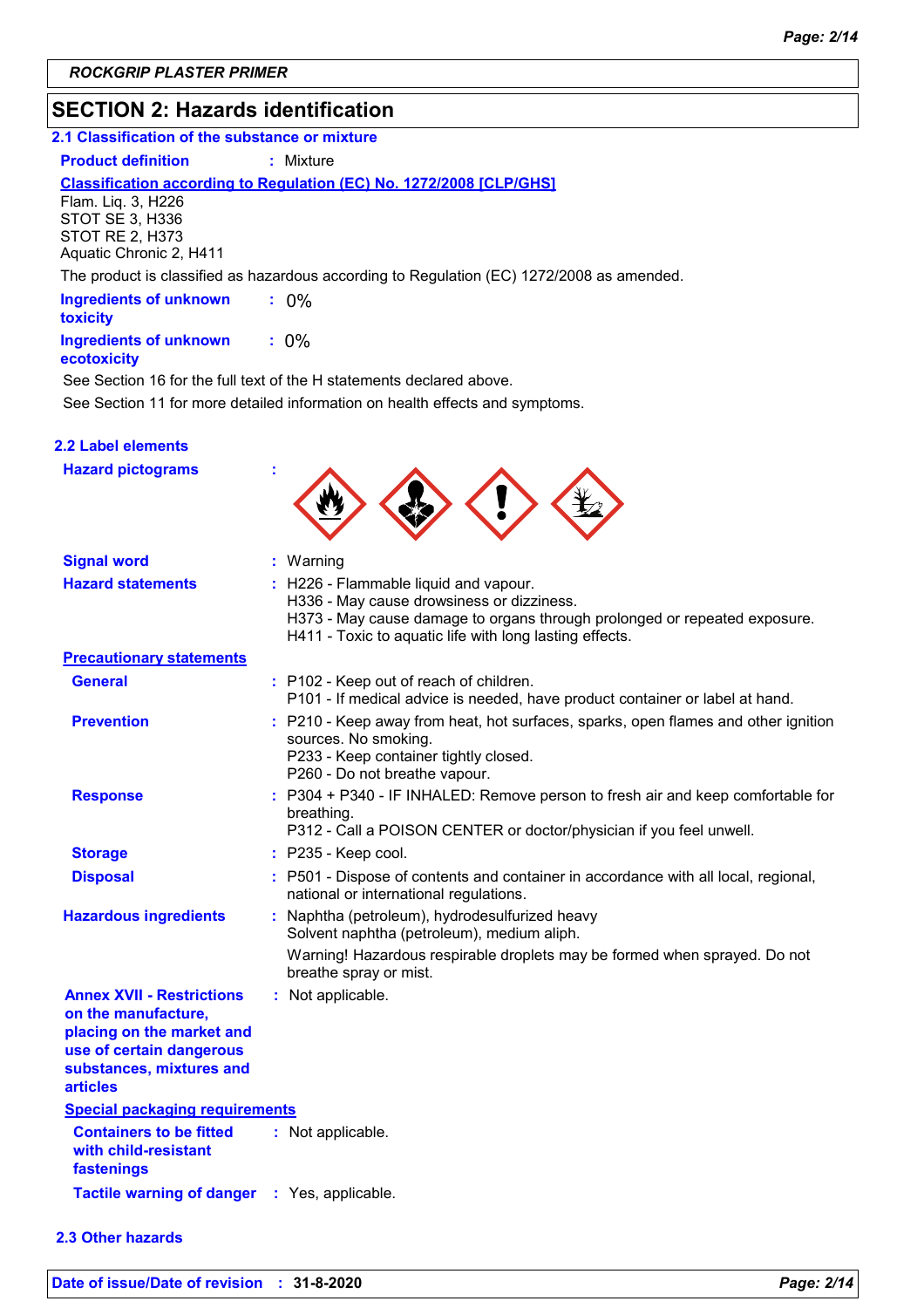### **SECTION 2: Hazards identification**

**Other hazards which do : not result in classification** : None known.

### **SECTION 3: Composition/information on ingredients**

| <b>Product/ingredient name</b>                  | <b>Identifiers</b>                                          | $\%$        | <b>Regulation (EC) No.</b><br>1272/2008 [CLP]                                                                                 | <b>Type</b> |
|-------------------------------------------------|-------------------------------------------------------------|-------------|-------------------------------------------------------------------------------------------------------------------------------|-------------|
| Naphtha (petroleum),<br>hydrodesulfurized heavy | EC: 265-185-4<br>CAS: 64742-82-1                            | l≥25 - ≤50∶ | Flam. Liq. 3, H226<br>STOT SE 3, H336<br>STOT RE 2, H373 (respiratory system)<br>Asp. Tox. 1, H304<br>Aquatic Chronic 2, H411 | $[1]$       |
| Solvent naphtha (petroleum),<br>medium aliph.   | EC: 265-191-7<br>ICAS: 64742-88-7<br>Index:<br>649-405-00-X | $ $ < 10    | STOT RE 1, H372 (central nervous system<br>(CNS)<br>Asp. Tox. 1, H304                                                         | $[1]$       |
| Solvent naphtha (petroleum),<br>heavy arom.     | EC: 265-198-5<br>CAS: 64742-94-5<br>Index:<br>649-424-00-3  | l≤3         | STOT SE 3, H335<br>Asp. Tox. 1, H304<br>Aquatic Chronic 2, H411<br><b>EUH066</b>                                              | $[1]$       |
| Hydrocarbons, C9, aromatics                     | REACH #:<br>01-2119455851-35                                | l≤3         | Flam. Lig. 3, H226<br>STOT SE 3, H335<br>STOT SE 3, H336<br>Asp. Tox. 1, H304<br>Aquatic Chronic 2, H411<br><b>EUH066</b>     | $[1]$       |
| mesitylene                                      | EC: 203-604-4<br>CAS: 108-67-8<br>Index:<br>601-025-00-5    | ≤0,3        | Flam. Liq. 3, H226<br>STOT SE 3, H335<br>Aquatic Chronic 2, H411                                                              | [1] [2]     |
|                                                 |                                                             |             | See Section 16 for<br>the full text of the H<br>statements declared<br>above.                                                 |             |

There are no additional ingredients present which, within the current knowledge of the supplier and in the concentrations applicable, are classified as hazardous to health or the environment, are PBTs, vPvBs or Substances of equivalent concern, or have been assigned a workplace exposure limit and hence require reporting in this section.

**Type** 

[1] Substance classified with a health or environmental hazard

[2] Substance with a workplace exposure limit

[3] Substance meets the criteria for PBT according to Regulation (EC) No. 1907/2006, Annex XIII

[4] Substance meets the criteria for vPvB according to Regulation (EC) No. 1907/2006, Annex XIII

[5] Substance of equivalent concern

[6] Additional disclosure due to company policy

Occupational exposure limits, if available, are listed in Section 8.

### **SECTION 4: First aid measures**

| <b>4.1 Description of first aid measures</b> |                                                                                                                                                                                                             |
|----------------------------------------------|-------------------------------------------------------------------------------------------------------------------------------------------------------------------------------------------------------------|
| <b>General</b>                               | : In all cases of doubt, or when symptoms persist, seek medical attention. Never give<br>anything by mouth to an unconscious person. If unconscious, place in recovery<br>position and seek medical advice. |
| <b>Eye contact</b>                           | : Remove contact lenses, irrigate copiously with clean, fresh water, holding the<br>eyelids apart for at least 10 minutes and seek immediate medical advice.                                                |
| <b>Inhalation</b>                            | : Remove to fresh air. Keep person warm and at rest. If not breathing, if breathing is<br>irregular or if respiratory arrest occurs, provide artificial respiration or oxygen by<br>trained personnel.      |
| <b>Skin contact</b>                          | : Remove contaminated clothing and shoes. Wash skin thoroughly with soap and<br>water or use recognised skin cleanser. Do NOT use solvents or thinners.                                                     |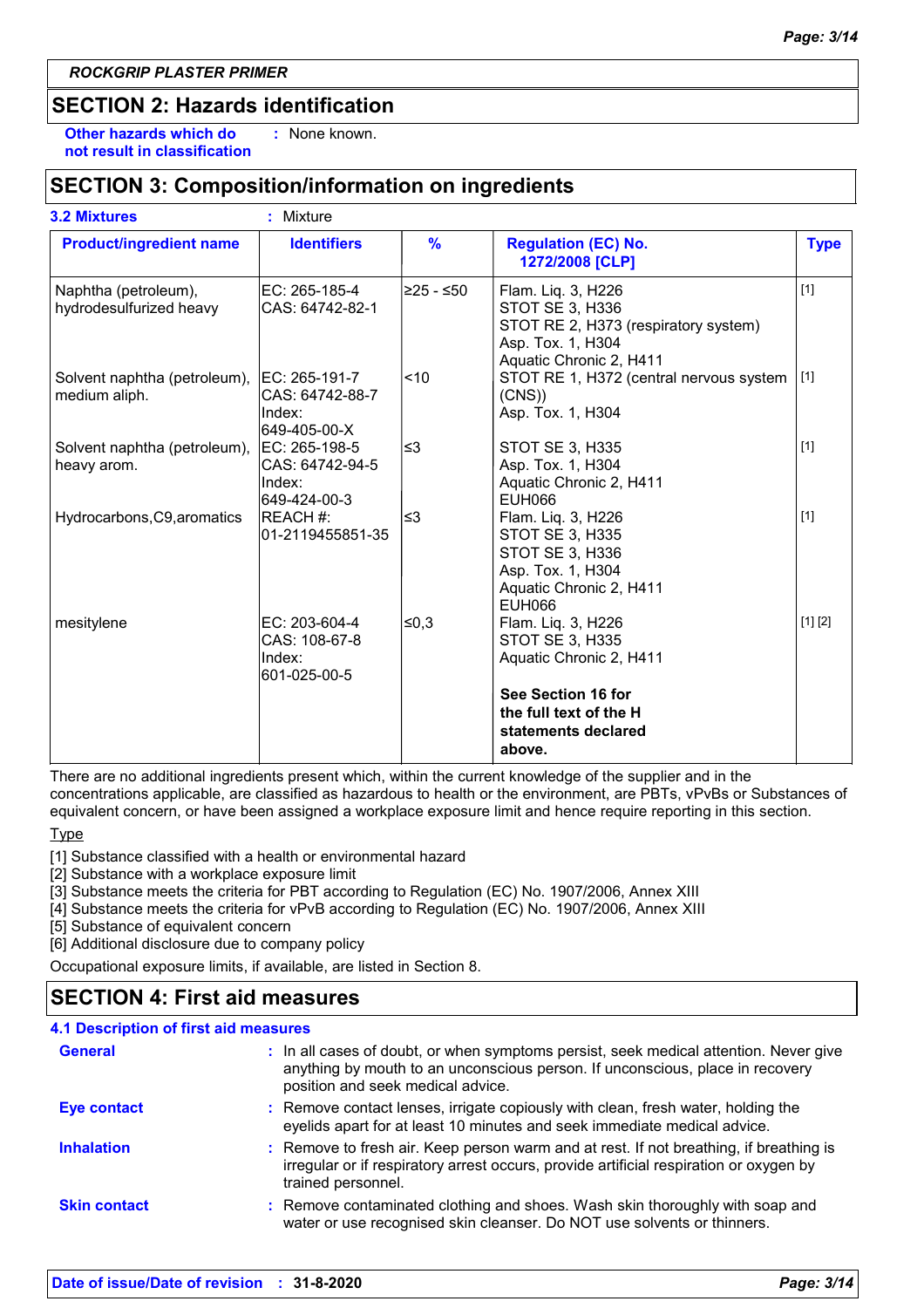### **SECTION 4: First aid measures**

| Ingestion                         | : If swallowed, seek medical advice immediately and show the container or label.<br>Keep person warm and at rest. Do NOT induce vomiting.                                                                                                                                                                               |
|-----------------------------------|-------------------------------------------------------------------------------------------------------------------------------------------------------------------------------------------------------------------------------------------------------------------------------------------------------------------------|
| <b>Protection of first-aiders</b> | : No action shall be taken involving any personal risk or without suitable training. If it<br>is suspected that fumes are still present, the rescuer should wear an appropriate<br>mask or self-contained breathing apparatus. It may be dangerous to the person<br>providing aid to give mouth-to-mouth resuscitation. |

#### **4.2 Most important symptoms and effects, both acute and delayed**

There are no data available on the mixture itself. The mixture has been assessed following the conventional method of the CLP Regulation (EC) No 1272/2008 and is classified for toxicological properties accordingly. See Sections 2 and 3 for details.

Exposure to component solvent vapour concentrations in excess of the stated occupational exposure limit may result in adverse health effects such as mucous membrane and respiratory system irritation and adverse effects on the kidneys, liver and central nervous system. Symptoms and signs include headache, dizziness, fatigue, muscular weakness, drowsiness and, in extreme cases, loss of consciousness.

Solvents may cause some of the above effects by absorption through the skin. Repeated or prolonged contact with the mixture may cause removal of natural fat from the skin, resulting in non-allergic contact dermatitis and absorption through the skin.

If splashed in the eyes, the liquid may cause irritation and reversible damage.

Ingestion may cause nausea, diarrhea and vomiting.

This takes into account, where known, delayed and immediate effects and also chronic effects of components from short-term and long-term exposure by oral, inhalation and dermal routes of exposure and eye contact.

#### **4.3 Indication of any immediate medical attention and special treatment needed**

| <b>Notes to physician</b>  | Treat symptomatically. Contact poison treatment specialist immediately if large<br>quantities have been ingested or inhaled. |
|----------------------------|------------------------------------------------------------------------------------------------------------------------------|
| <b>Specific treatments</b> | No specific treatment.                                                                                                       |

See toxicological information (Section 11)

**media**

### **SECTION 5: Firefighting measures** Recommended: alcohol-resistant foam, CO₂, powders, water spray. **: 5.1 Extinguishing media Suitable extinguishing**

| <b>Unsuitable extinguishing</b> | : Do not use water jet. |
|---------------------------------|-------------------------|
| media                           |                         |

#### **Hazardous combustion products Hazards from the substance or mixture Special protective equipment for fire-fighters :** Fire will produce dense black smoke. Exposure to decomposition products may **:** Decomposition products may include the following materials: carbon monoxide, **:** Appropriate breathing apparatus may be required. **5.2 Special hazards arising from the substance or mixture 5.3 Advice for firefighters Special protective actions for fire-fighters :** Cool closed containers exposed to fire with water. Do not release runoff from fire to cause a health hazard. drains or watercourses. carbon dioxide, smoke, oxides of nitrogen.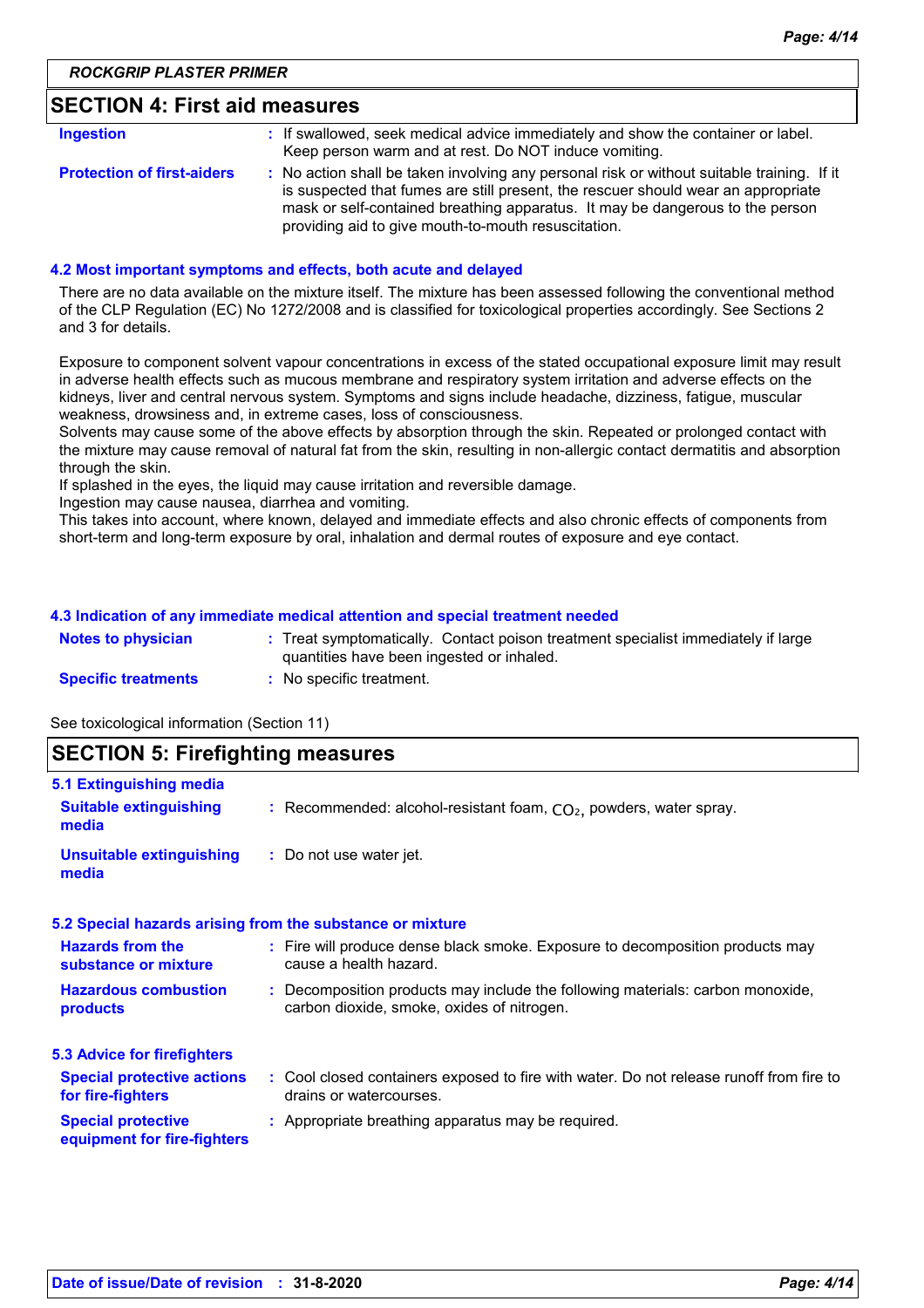### **SECTION 6: Accidental release measures**

|                                                                | 6.1 Personal precautions, protective equipment and emergency procedures                                                                                                                                                                                                            |
|----------------------------------------------------------------|------------------------------------------------------------------------------------------------------------------------------------------------------------------------------------------------------------------------------------------------------------------------------------|
| For non-emergency<br>personnel                                 | : Exclude sources of ignition and ventilate the area. Avoid breathing vapour or mist.<br>Refer to protective measures listed in sections 7 and 8.                                                                                                                                  |
| For emergency responders                                       | : If specialised clothing is required to deal with the spillage, take note of any<br>information in Section 8 on suitable and unsuitable materials. See also the<br>information in "For non-emergency personnel".                                                                  |
| <b>6.2 Environmental</b><br>precautions                        | : Do not allow to enter drains or watercourses. If the product contaminates lakes,<br>rivers, or sewers, inform the appropriate authorities in accordance with local<br>regulations.                                                                                               |
| 6.3 Methods and material<br>for containment and<br>cleaning up | : Contain and collect spillage with non-combustible, absorbent material e.g. sand,<br>earth, vermiculite or diatomaceous earth and place in container for disposal<br>according to local regulations (see Section 13). Preferably clean with a detergent.<br>Avoid using solvents. |
| 6.4 Reference to other<br><b>sections</b>                      | : See Section 1 for emergency contact information.<br>See Section 8 for information on appropriate personal protective equipment.<br>See Section 13 for additional waste treatment information.                                                                                    |

### **SECTION 7: Handling and storage**

The information in this section contains generic advice and guidance. The list of Identified Uses in Section 1 should be consulted for any available use-specific information provided in the Exposure Scenario(s).

| <b>7.1 Precautions for safe</b><br>handling | : Prevent the creation of flammable or explosive concentrations of vapours in air and<br>avoid vapour concentrations higher than the occupational exposure limits.<br>In addition, the product should only be used in areas from which all naked lights and<br>other sources of ignition have been excluded. Electrical equipment should be<br>protected to the appropriate standard.<br>Mixture may charge electrostatically: always use earthing leads when transferring<br>from one container to another.<br>Operators should wear antistatic footwear and clothing and floors should be of the<br>conducting type.<br>Keep away from heat, sparks and flame. No sparking tools should be used.<br>Avoid contact with skin and eyes. Avoid the inhalation of dust, particulates, spray or<br>mist arising from the application of this mixture. Avoid inhalation of dust from<br>sanding.<br>Eating, drinking and smoking should be prohibited in areas where this material is<br>handled, stored and processed.<br>Put on appropriate personal protective equipment (see Section 8).<br>Never use pressure to empty. Container is not a pressure vessel.<br>Always keep in containers made from the same material as the original one.<br>Comply with the health and safety at work laws.<br>Do not allow to enter drains or watercourses.<br>Information on fire and explosion protection<br>Vapours are heavier than air and may spread along floors. Vapours may form<br>explosive mixtures with air. |
|---------------------------------------------|--------------------------------------------------------------------------------------------------------------------------------------------------------------------------------------------------------------------------------------------------------------------------------------------------------------------------------------------------------------------------------------------------------------------------------------------------------------------------------------------------------------------------------------------------------------------------------------------------------------------------------------------------------------------------------------------------------------------------------------------------------------------------------------------------------------------------------------------------------------------------------------------------------------------------------------------------------------------------------------------------------------------------------------------------------------------------------------------------------------------------------------------------------------------------------------------------------------------------------------------------------------------------------------------------------------------------------------------------------------------------------------------------------------------------------------------------------------------------------------------------------------|
|---------------------------------------------|--------------------------------------------------------------------------------------------------------------------------------------------------------------------------------------------------------------------------------------------------------------------------------------------------------------------------------------------------------------------------------------------------------------------------------------------------------------------------------------------------------------------------------------------------------------------------------------------------------------------------------------------------------------------------------------------------------------------------------------------------------------------------------------------------------------------------------------------------------------------------------------------------------------------------------------------------------------------------------------------------------------------------------------------------------------------------------------------------------------------------------------------------------------------------------------------------------------------------------------------------------------------------------------------------------------------------------------------------------------------------------------------------------------------------------------------------------------------------------------------------------------|

**7.2 Conditions for safe storage, including any incompatibilities**

Store in accordance with local regulations.

### **Notes on joint storage**

Keep away from: oxidising agents, strong alkalis, strong acids.

#### **Additional information on storage conditions**

Observe label precautions. Store in a dry, cool and well-ventilated area. Keep away from heat and direct sunlight. Keep away from sources of ignition. No smoking. Prevent unauthorised access. Containers that have been opened must be carefully resealed and kept upright to prevent leakage.

### **7.3 Specific end use(s)**

**Recommendations :** Not available.

**Date of issue/Date of revision : 31-8-2020** *Page: 5/14*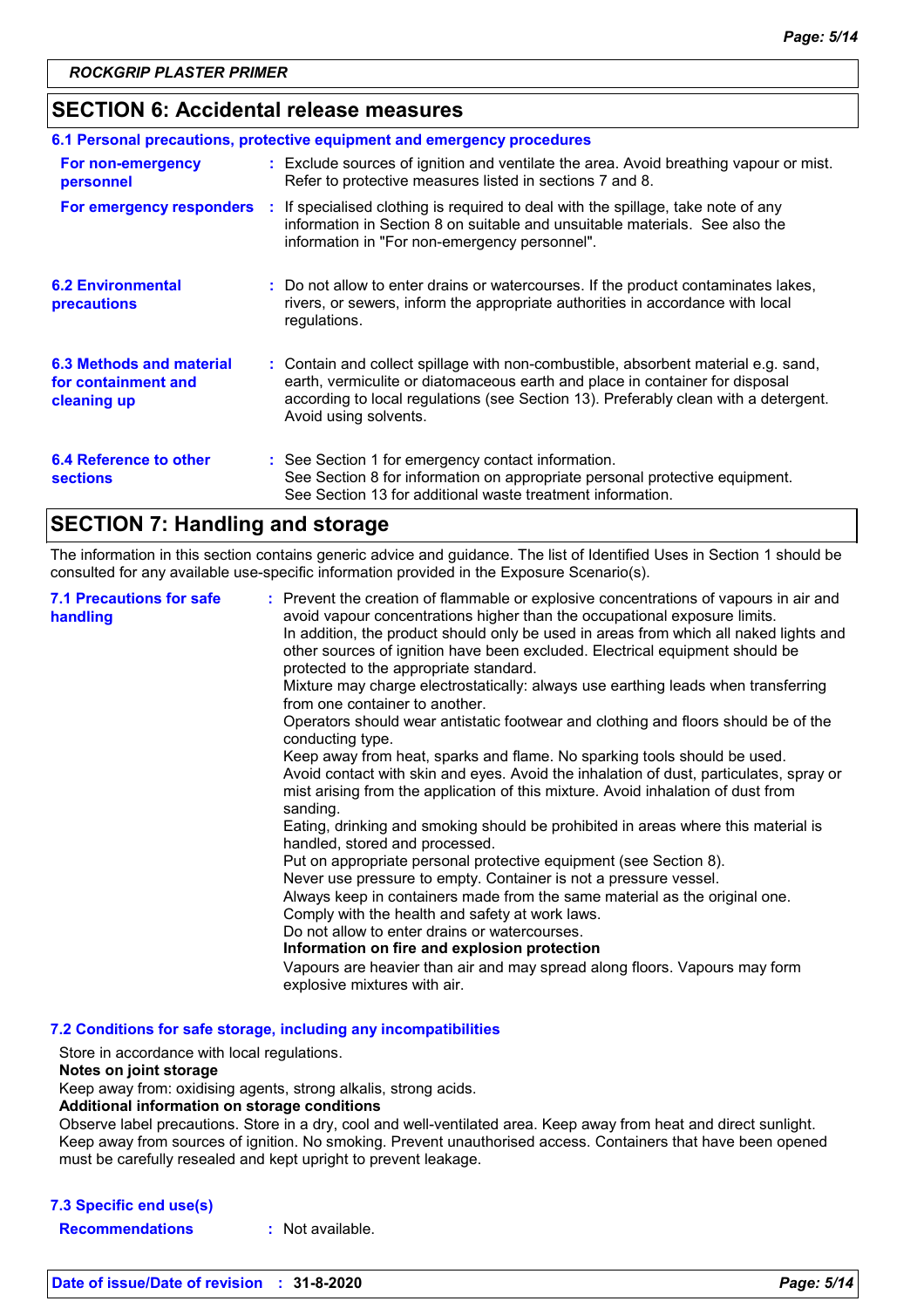### **SECTION 7: Handling and storage**

**Industrial sector specific : solutions**

: Not available.

### **SECTION 8: Exposure controls/personal protection**

The information in this section contains generic advice and guidance. Information is provided based on typical anticipated uses of the product. Additional measures might be required for bulk handling or other uses that could significantly increase worker exposure or environmental releases.

### **8.1 Control parameters**

#### **Occupational exposure limits**

| <b>Product/ingredient name</b>                    |                                                                                                                                                                                                                                                                                                                                                                                                                                                                                                                                                                                                                                                                                                                                                                                                                                                                                                                                                                                                                                    | <b>Exposure limit values</b>                                                                                                                                                                                                                                                                                                                                                                                                                                                                                                                        |  |
|---------------------------------------------------|------------------------------------------------------------------------------------------------------------------------------------------------------------------------------------------------------------------------------------------------------------------------------------------------------------------------------------------------------------------------------------------------------------------------------------------------------------------------------------------------------------------------------------------------------------------------------------------------------------------------------------------------------------------------------------------------------------------------------------------------------------------------------------------------------------------------------------------------------------------------------------------------------------------------------------------------------------------------------------------------------------------------------------|-----------------------------------------------------------------------------------------------------------------------------------------------------------------------------------------------------------------------------------------------------------------------------------------------------------------------------------------------------------------------------------------------------------------------------------------------------------------------------------------------------------------------------------------------------|--|
| mesitylene                                        |                                                                                                                                                                                                                                                                                                                                                                                                                                                                                                                                                                                                                                                                                                                                                                                                                                                                                                                                                                                                                                    | EU OEL (Europe, 2/2017). Notes: list of indicative occupational<br>exposure limit values<br>TWA: 20 ppm 8 hours.<br>TWA: 100 mg/m <sup>3</sup> 8 hours.                                                                                                                                                                                                                                                                                                                                                                                             |  |
| <b>Recommended monitoring</b><br>procedures       | : If this product contains ingredients with exposure limits, personal, workplace<br>atmosphere or biological monitoring may be required to determine the effectiveness<br>of the ventilation or other control measures and/or the necessity to use respiratory<br>protective equipment. Reference should be made to monitoring standards, such as<br>the following: European Standard EN 689 (Workplace atmospheres - Guidance for<br>the assessment of exposure by inhalation to chemical agents for comparison with<br>limit values and measurement strategy) European Standard EN 14042 (Workplace<br>atmospheres - Guide for the application and use of procedures for the assessment<br>of exposure to chemical and biological agents) European Standard EN 482<br>(Workplace atmospheres - General requirements for the performance of procedures<br>for the measurement of chemical agents) Reference to national guidance<br>documents for methods for the determination of hazardous substances will also be<br>required. |                                                                                                                                                                                                                                                                                                                                                                                                                                                                                                                                                     |  |
| <b>DNELS/DMELS</b><br>No DNELs/DMELs available.   |                                                                                                                                                                                                                                                                                                                                                                                                                                                                                                                                                                                                                                                                                                                                                                                                                                                                                                                                                                                                                                    |                                                                                                                                                                                                                                                                                                                                                                                                                                                                                                                                                     |  |
| <b>PNECs</b>                                      |                                                                                                                                                                                                                                                                                                                                                                                                                                                                                                                                                                                                                                                                                                                                                                                                                                                                                                                                                                                                                                    |                                                                                                                                                                                                                                                                                                                                                                                                                                                                                                                                                     |  |
| No PNECs available                                |                                                                                                                                                                                                                                                                                                                                                                                                                                                                                                                                                                                                                                                                                                                                                                                                                                                                                                                                                                                                                                    |                                                                                                                                                                                                                                                                                                                                                                                                                                                                                                                                                     |  |
| <b>8.2 Exposure controls</b>                      |                                                                                                                                                                                                                                                                                                                                                                                                                                                                                                                                                                                                                                                                                                                                                                                                                                                                                                                                                                                                                                    |                                                                                                                                                                                                                                                                                                                                                                                                                                                                                                                                                     |  |
| <b>Appropriate engineering</b><br><b>controls</b> |                                                                                                                                                                                                                                                                                                                                                                                                                                                                                                                                                                                                                                                                                                                                                                                                                                                                                                                                                                                                                                    | : Provide adequate ventilation. Where reasonably practicable, this should be<br>achieved by the use of local exhaust ventilation and good general extraction. If<br>these are not sufficient to maintain concentrations of particulates and solvent<br>vapours below the OEL, suitable respiratory protection must be worn.                                                                                                                                                                                                                         |  |
| <b>Individual protection measures</b>             |                                                                                                                                                                                                                                                                                                                                                                                                                                                                                                                                                                                                                                                                                                                                                                                                                                                                                                                                                                                                                                    |                                                                                                                                                                                                                                                                                                                                                                                                                                                                                                                                                     |  |
| <b>Hygiene measures</b>                           |                                                                                                                                                                                                                                                                                                                                                                                                                                                                                                                                                                                                                                                                                                                                                                                                                                                                                                                                                                                                                                    | : Wash hands, forearms and face thoroughly after handling chemical products, before<br>eating, smoking and using the lavatory and at the end of the working period.<br>Appropriate techniques should be used to remove potentially contaminated clothing.<br>Wash contaminated clothing before reusing. Ensure that eyewash stations and<br>safety showers are close to the workstation location.                                                                                                                                                   |  |
| <b>Eye/face protection</b>                        |                                                                                                                                                                                                                                                                                                                                                                                                                                                                                                                                                                                                                                                                                                                                                                                                                                                                                                                                                                                                                                    | : Use safety eyewear designed to protect against splash of liquids.                                                                                                                                                                                                                                                                                                                                                                                                                                                                                 |  |
| <b>Skin protection</b>                            |                                                                                                                                                                                                                                                                                                                                                                                                                                                                                                                                                                                                                                                                                                                                                                                                                                                                                                                                                                                                                                    |                                                                                                                                                                                                                                                                                                                                                                                                                                                                                                                                                     |  |
| <b>Hand protection</b><br><b>Gloves</b>           | material.                                                                                                                                                                                                                                                                                                                                                                                                                                                                                                                                                                                                                                                                                                                                                                                                                                                                                                                                                                                                                          | : When prolonged or frequently repeated contact may occur, a glove with a protection<br>class of 6 (breakthrough time >480 minutes according to EN374) is recommended.<br>Recommended gloves: Viton ® or Nitrile, thickness ≥ 0.38 mm.<br>When only brief contact is expected, a glove with protection class of 2 or higher<br>(breakthrough time > 30 minutes according to EN374) is recommended.<br>Recommended gloves: Nitrile, thickness $\geq 0.12$ mm.<br>Gloves should be replaced regularly and if there is any sign of damage to the glove |  |
|                                                   |                                                                                                                                                                                                                                                                                                                                                                                                                                                                                                                                                                                                                                                                                                                                                                                                                                                                                                                                                                                                                                    | The performance or effectiveness of the glove may be reduced by physical/chemical<br>damage and poor maintenance.                                                                                                                                                                                                                                                                                                                                                                                                                                   |  |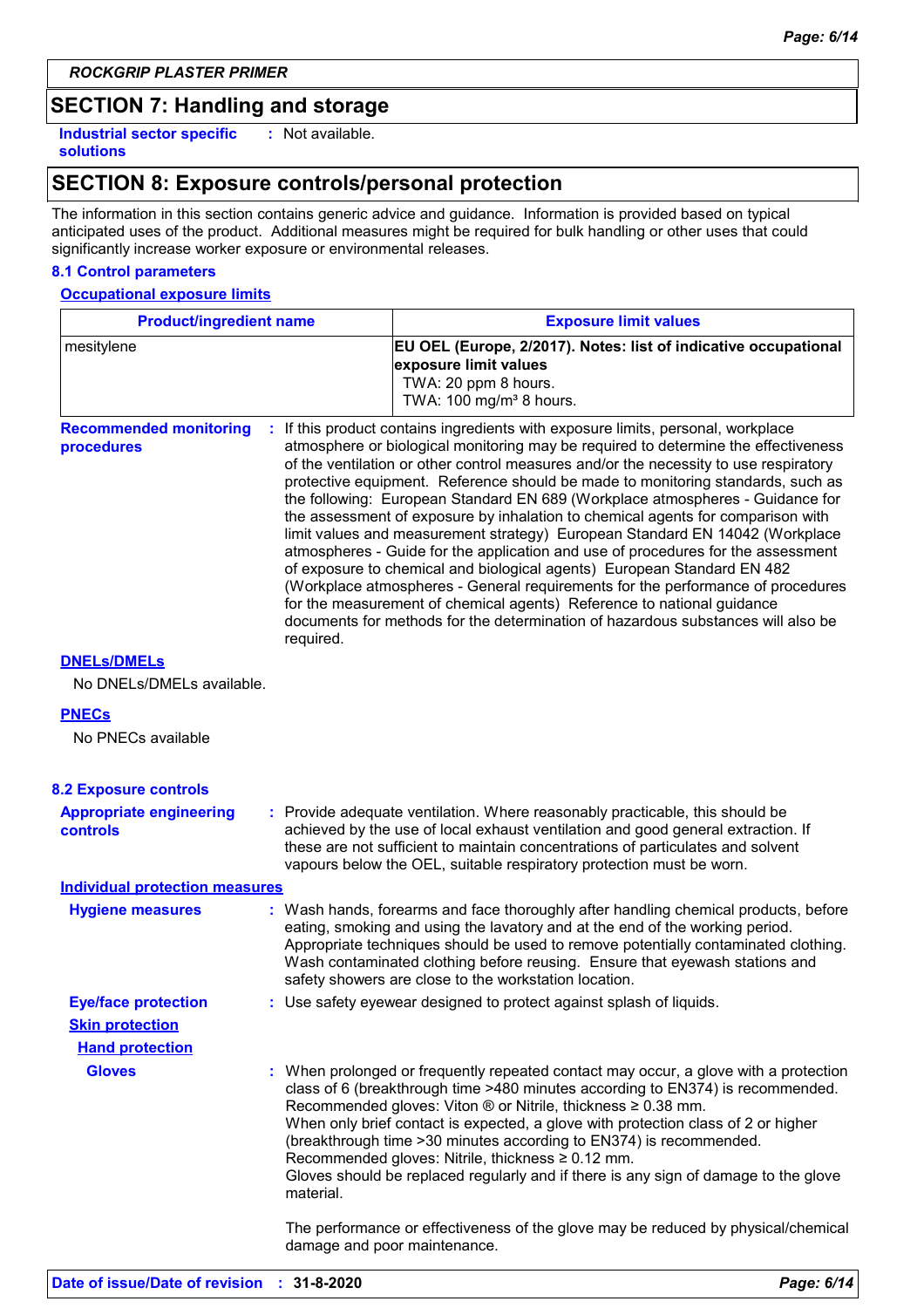| <b>Body protection</b>                    | : Personnel should wear antistatic clothing made of natural fibres or of high-                                                                                                                                                                                                                                                                                                                                                                                                                                                                                                                                                                                                          |
|-------------------------------------------|-----------------------------------------------------------------------------------------------------------------------------------------------------------------------------------------------------------------------------------------------------------------------------------------------------------------------------------------------------------------------------------------------------------------------------------------------------------------------------------------------------------------------------------------------------------------------------------------------------------------------------------------------------------------------------------------|
|                                           | temperature-resistant synthetic fibres.                                                                                                                                                                                                                                                                                                                                                                                                                                                                                                                                                                                                                                                 |
| <b>Other skin protection</b>              | : Appropriate footwear and any additional skin protection measures should be<br>selected based on the task being performed and the risks involved and should be<br>approved by a specialist before handling this product.                                                                                                                                                                                                                                                                                                                                                                                                                                                               |
| <b>Respiratory protection</b>             | : If workers are exposed to concentrations above the exposure limit, they must use<br>appropriate, certified respirators.                                                                                                                                                                                                                                                                                                                                                                                                                                                                                                                                                               |
|                                           | <b>OLD LEAD-BASED PAINTS:</b>                                                                                                                                                                                                                                                                                                                                                                                                                                                                                                                                                                                                                                                           |
|                                           | When surfaces are to be prepared for painting, account should be taken of the age<br>of the property and the possibility that lead-pigmented paint might be present. There<br>is a possibility that ingestion or inhalation of scrapings or dust arising from the<br>preparation work could cause health effects. As a working rule you should assume<br>that this will be the case if the age of the property is pre 1960.                                                                                                                                                                                                                                                             |
|                                           | Where possible wet sanding or chemical stripping methods should be used with<br>surfaces of this type to avoid the creation of dust. When dry sanding cannot be<br>avoided, and effective local exhaust ventilation is not available, it is recommended<br>that a dust respirator is worn, that is approved for use with lead dusts, and its type<br>selected on the basis of the COSHH assessment, taking into account the<br>Workplace Exposure Limit for lead in air. Furthermore, steps should be taken to<br>ensure containment of the dusts created, and that all practicable measures are<br>taken to clean up thoroughly all deposits of dusts in and around the affected area. |
|                                           | Respiratory protection in case of dust or spray mist formation. (particle filter EN143<br>type P2) Respiratory protection in case of vapour formation. (half mask with<br>combination filter A2-P2 til concentrations of 0,5 Vol%.)                                                                                                                                                                                                                                                                                                                                                                                                                                                     |
|                                           | The current Control of Lead at Work Regulations approved code of practice should<br>be consulted for advice on protective clothing and personal hygiene precautions.<br>Care should also be taken to exclude visitors, members of the household and<br>especially children from the affected area, during the actual work and the<br>subsequent clean up operations. All scrapings, dust, etc. should be disposed of by<br>the professional painting contractor as Hazardous Waste.                                                                                                                                                                                                     |
|                                           | Extra precautions will also need to be taken when burning off old lead-based paints<br>because fumes containing lead will be produced. It is recommended that a<br>respirator, approved for use with particulate fumes of lead is selected on the basis<br>of the COSHH assessment, taking into account the Workplace Exposure Limit for<br>lead in air. Similar precautions to those given above about sanding should be taken<br>with reference to protective clothing, disposal of scrapings and dusts, and exclusion<br>of other personnel and especially children from the building during actual work and<br>the subsequent clean up operations.                                  |
|                                           | Avoid the inhalation of dust. Wear suitable face mask if dry sanding. Special<br>precautions should be taken during surface preparation of pre-1960s paint surfaces<br>over wood and metal as they may contain harmful lead.                                                                                                                                                                                                                                                                                                                                                                                                                                                            |
| <b>Environmental exposure</b><br>controls | : Do not allow to enter drains or watercourses.                                                                                                                                                                                                                                                                                                                                                                                                                                                                                                                                                                                                                                         |

## **SECTION 9: Physical and chemical properties**

| 9.1. Information on basic physical and chemical properties |
|------------------------------------------------------------|
|------------------------------------------------------------|

| <b>Appearance</b>                   |                       |
|-------------------------------------|-----------------------|
| <b>Physical state</b>               | $:$ Liquid.           |
| <b>Colour</b>                       | : Various: See label. |
| <b>Odour</b>                        | $:$ Not available.    |
| <b>Odour threshold</b>              | $:$ Not available.    |
| рH                                  | $:$ Not available.    |
| <b>Melting point/freezing point</b> | : Not available.      |
|                                     |                       |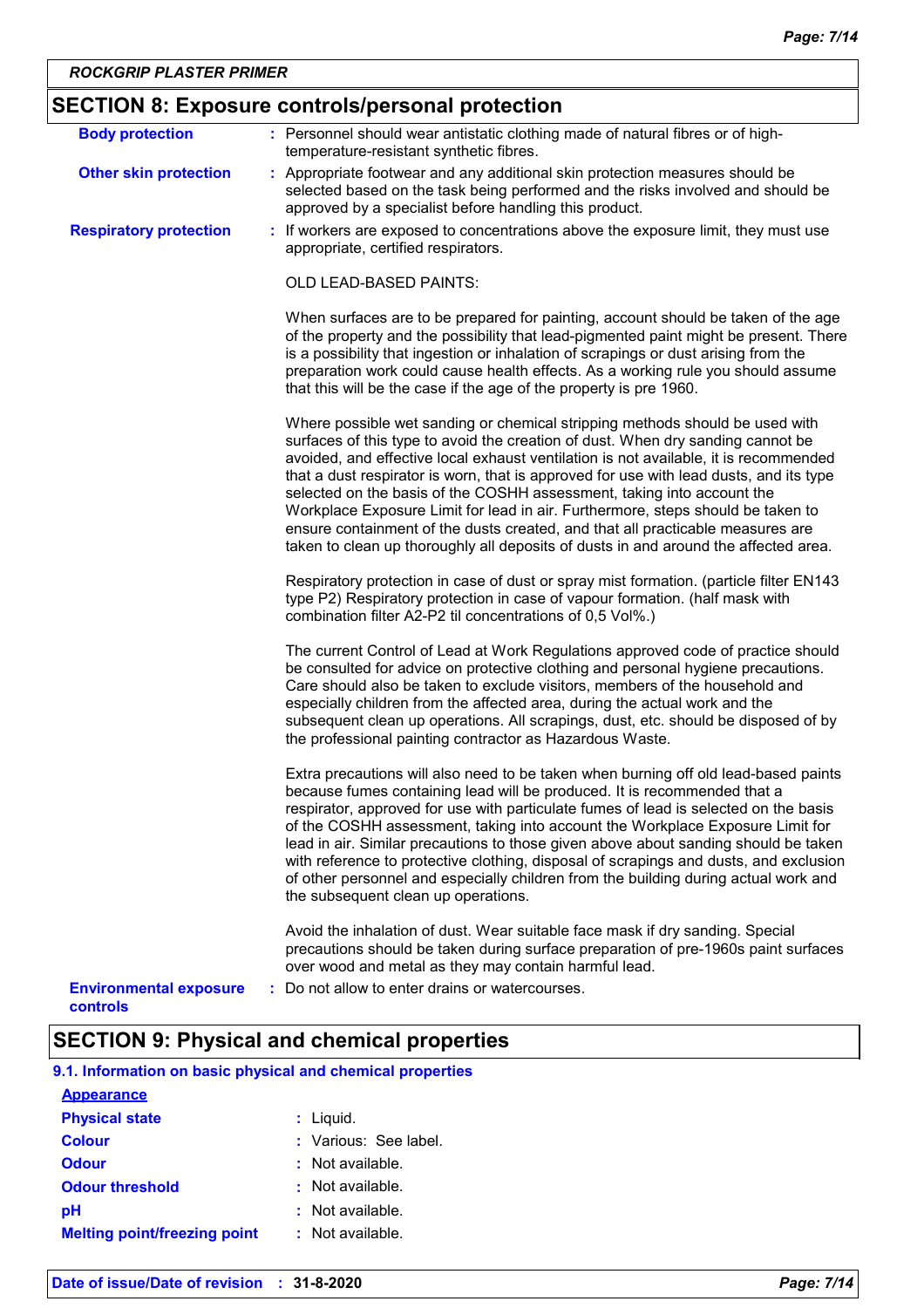### **SECTION 9: Physical and chemical properties**

| Initial boiling point and boiling : 157°C<br>range     |    |                                                          |
|--------------------------------------------------------|----|----------------------------------------------------------|
| <b>Flash point</b>                                     | ÷. | Closed cup: 37°C                                         |
| <b>Evaporation rate</b>                                |    | Not available.                                           |
| <b>Upper/lower flammability or</b><br>explosive limits |    | Not available.                                           |
| <b>Vapour pressure</b>                                 |    | Not available.                                           |
| <b>Vapour density</b>                                  |    | Not available.                                           |
| <b>Relative density</b>                                | ÷  | 1,272                                                    |
| <b>Solubility(ies)</b>                                 |    | Insoluble in the following materials: cold water.        |
| <b>Partition coefficient: n-octanol/</b><br>water      |    | : Not available.                                         |
| <b>Auto-ignition temperature</b>                       |    | $:$ Not available.                                       |
| <b>Decomposition temperature</b>                       |    | $:$ Not available.                                       |
| <b>Viscosity</b>                                       |    | Kinematic (room temperature): $12,58$ cm <sup>2</sup> /s |
| <b>Explosive properties</b>                            |    | $:$ Not available.                                       |
| <b>Oxidising properties</b>                            |    | $:$ Not available.                                       |
| 9.2. Other information                                 |    |                                                          |
| <b>Solubility in water</b>                             |    | : Not available.                                         |

### **SECTION 10: Stability and reactivity**

| <b>10.1 Reactivity</b>                            | : No specific test data related to reactivity available for this product or its ingredients.                                        |
|---------------------------------------------------|-------------------------------------------------------------------------------------------------------------------------------------|
| <b>10.2 Chemical stability</b>                    | : Stable under recommended storage and handling conditions (see Section 7).                                                         |
| <b>10.3 Possibility of</b><br>hazardous reactions | : Under normal conditions of storage and use, hazardous reactions will not occur.                                                   |
| <b>10.4 Conditions to avoid</b>                   | : When exposed to high temperatures may produce hazardous decomposition<br>products.                                                |
| <b>10.5 Incompatible materials</b>                | : Keep away from the following materials to prevent strong exothermic reactions:<br>oxidising agents, strong alkalis, strong acids. |
| <b>10.6 Hazardous</b><br>decomposition products   | Decomposition products may include the following materials: carbon monoxide,<br>carbon dioxide, smoke, oxides of nitrogen.          |

### **SECTION 11: Toxicological information**

### **11.1 Information on toxicological effects**

There are no data available on the mixture itself. The mixture has been assessed following the conventional method of the CLP Regulation (EC) No 1272/2008 and is classified for toxicological properties accordingly. See Sections 2 and 3 for details.

Exposure to component solvent vapour concentrations in excess of the stated occupational exposure limit may result in adverse health effects such as mucous membrane and respiratory system irritation and adverse effects on the kidneys, liver and central nervous system. Symptoms and signs include headache, dizziness, fatigue, muscular weakness, drowsiness and, in extreme cases, loss of consciousness.

Solvents may cause some of the above effects by absorption through the skin. Repeated or prolonged contact with the mixture may cause removal of natural fat from the skin, resulting in non-allergic contact dermatitis and absorption through the skin.

If splashed in the eyes, the liquid may cause irritation and reversible damage.

Ingestion may cause nausea, diarrhea and vomiting.

This takes into account, where known, delayed and immediate effects and also chronic effects of components from short-term and long-term exposure by oral, inhalation and dermal routes of exposure and eye contact.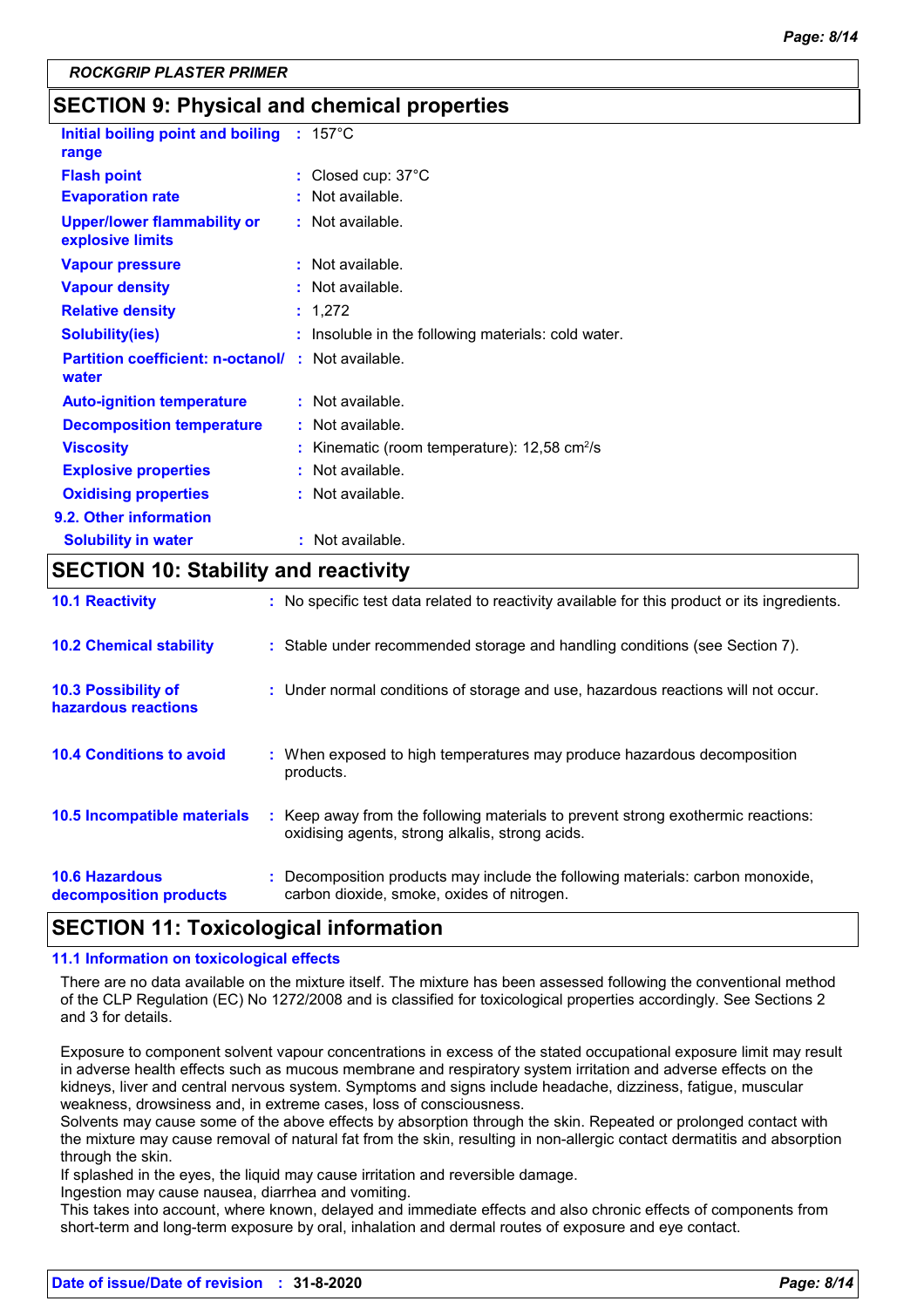### **SECTION 11: Toxicological information**

### **Acute toxicity**

| <b>Product/ingredient name</b>                | <b>Result</b>              | <b>Species</b> | <b>Dose</b>                | <b>Exposure</b> |
|-----------------------------------------------|----------------------------|----------------|----------------------------|-----------------|
| Solvent naphtha<br>(petroleum), medium aliph. | LC50 Inhalation Vapour     | Rat            | $\geq 5500$ ppm            | I4 hours        |
|                                               | ILD50 Dermal<br>ILD50 Oral | Rabbit<br>Rat  | >3000 mg/kg<br>>5000 mg/kg |                 |

**Conclusion/Summary :** Not available.

### **Acute toxicity estimates**

Not available.

#### **Irritation/Corrosion**

| <b>Product/ingredient name</b>                                   | <b>Result</b>            | <b>Species</b> | <b>Score</b> | <b>Exposure</b>                       | <b>Observation</b> |
|------------------------------------------------------------------|--------------------------|----------------|--------------|---------------------------------------|--------------------|
| Solvent naphtha (petroleum), Skin - Mild irritant<br>heavy arom. |                          | Rabbit         |              | 24 hours 500 -<br><b>Imicroliters</b> |                    |
| mesitylene                                                       | Eyes - Mild irritant     | Rabbit         |              | 124 hours 500 1 -<br>milligrams       |                    |
|                                                                  | Skin - Moderate irritant | Rabbit         |              | 24 hours 20<br>milligrams             |                    |
| <b>Conclusion/Summary</b>                                        | Not available.           |                |              |                                       |                    |

| Sensitisation                |                  |
|------------------------------|------------------|
| <b>Conclusion/Summary</b>    | : Not available. |
| <u>Mutagenicity</u>          |                  |
| <b>Conclusion/Summary</b>    | : Not available. |
| <b>Carcinogenicity</b>       |                  |
| <b>Conclusion/Summary</b>    | : Not available. |
| <b>Reproductive toxicity</b> |                  |
| <b>Conclusion/Summary</b>    | : Not available. |
| Teratogenicity               |                  |
| <b>Conclusion/Summary</b>    | : Not available. |
|                              |                  |

### **Specific target organ toxicity (single exposure)**

| <b>Product/ingredient name</b>                                                           | <b>Category</b>          | <b>Route of</b><br>exposure        | <b>Target organs</b>                                           |
|------------------------------------------------------------------------------------------|--------------------------|------------------------------------|----------------------------------------------------------------|
| Naphtha (petroleum), hydrodesulfurized heavy<br>Solvent naphtha (petroleum), heavy arom. | Category 3<br>Category 3 | Not applicable.<br>Not applicable. | Narcotic effects<br><b>Respiratory tract</b><br>irritation     |
| Hydrocarbons, C9, aromatics                                                              | Category 3               | Not applicable.                    | <b>Respiratory tract</b><br>irritation and<br>Narcotic effects |

### **Specific target organ toxicity (repeated exposure)**

| <b>Product/ingredient name</b>                                                             | <b>Category</b>          | <b>Route of</b><br>exposure      | <b>Target organs</b>                                  |
|--------------------------------------------------------------------------------------------|--------------------------|----------------------------------|-------------------------------------------------------|
| Naphtha (petroleum), hydrodesulfurized heavy<br>Solvent naphtha (petroleum), medium aliph. | Category 2<br>Category 1 | Not determined<br>Not determined | respiratory system<br>central nervous<br>system (CNS) |

### **Aspiration hazard**

| <b>Product/ingredient name</b>               | <b>Result</b>                         |
|----------------------------------------------|---------------------------------------|
| Naphtha (petroleum), hydrodesulfurized heavy | <b>ASPIRATION HAZARD - Category 1</b> |
| Solvent naphtha (petroleum), medium aliph.   | <b>ASPIRATION HAZARD - Category 1</b> |
| Solvent naphtha (petroleum), heavy arom.     | <b>ASPIRATION HAZARD - Category 1</b> |
| Hydrocarbons, C9, aromatics                  | <b>ASPIRATION HAZARD - Category 1</b> |

**Other information :**

: Not available.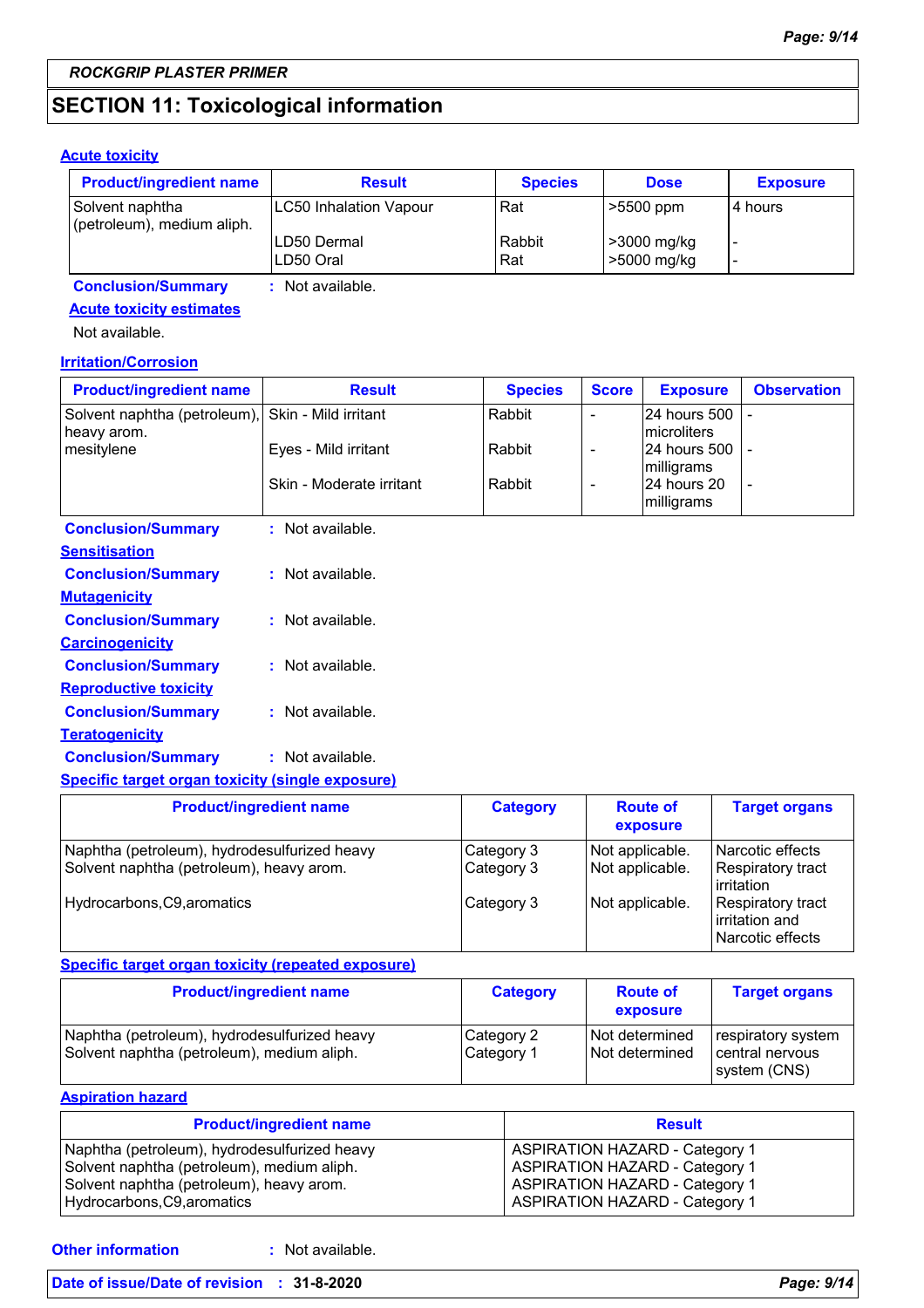### **SECTION 12: Ecological information**

#### **12.1 Toxicity**

There are no data available on the mixture itself. Do not allow to enter drains or watercourses.

The mixture has been assessed following the summation method of the CLP Regulation (EC) No 1272/2008 and is classified for eco-toxicological properties accordingly. See Sections 2 and 3 for details.

| <b>Product/ingredient name</b> | Result                            | <b>Species</b>          | <b>Exposure</b> |
|--------------------------------|-----------------------------------|-------------------------|-----------------|
| mesitylene                     | Chronic NOEC 400 µg/l Fresh water | Daphnia - Daphnia magna | 121 davs        |
| <b>Conclusion/Summary</b>      | Not available.                    |                         |                 |

### **12.2 Persistence and degradability**

**Conclusion/Summary :** Not available.

#### **12.3 Bioaccumulative potential**

| <b>Product/ingredient name</b>                         | $LoaPow$ | <b>BCF</b>  | <b>Potential</b> |
|--------------------------------------------------------|----------|-------------|------------------|
| Naphtha (petroleum),<br>hydrodesulfurized heavy        |          | 110 to 2500 | high             |
| Solvent naphtha (petroleum), 2.8 to 6.5<br>heavy arom. |          | 199 to 5780 | high             |
| mesitylene                                             | 3.42     | 161         | low              |

| <b>12.4 Mobility in soil</b>                                  |                  |
|---------------------------------------------------------------|------------------|
| <b>Soil/water partition</b><br>coefficient (K <sub>oc</sub> ) | : Not available. |
| <b>Mobility</b>                                               | : Not available. |
|                                                               |                  |

#### **12.5 Results of PBT and vPvB assessment**

| <b>PBT</b>  | : Not applicable. |
|-------------|-------------------|
| <b>vPvB</b> | : Not applicable. |

**12.6 Other adverse effects** : No known significant effects or critical hazards.

### **SECTION 13: Disposal considerations**

The information in this section contains generic advice and guidance. The list of Identified Uses in Section 1 should be consulted for any available use-specific information provided in the Exposure Scenario(s).

#### **13.1 Waste treatment methods**

| <b>Product</b>                 |                                                                                                                                                                                                                                                                                                                                                                                                                                                                                                                                                      |
|--------------------------------|------------------------------------------------------------------------------------------------------------------------------------------------------------------------------------------------------------------------------------------------------------------------------------------------------------------------------------------------------------------------------------------------------------------------------------------------------------------------------------------------------------------------------------------------------|
| <b>Methods of disposal</b>     | : The generation of waste should be avoided or minimised wherever possible.<br>Disposal of this product, solutions and any by-products should at all times comply<br>with the requirements of environmental protection and waste disposal legislation<br>and any regional local authority requirements. Dispose of surplus and non-<br>recyclable products via a licensed waste disposal contractor. Waste should not be<br>disposed of untreated to the sewer unless fully compliant with the requirements of<br>all authorities with jurisdiction. |
| <b>Hazardous waste</b>         | : The classification of the product may meet the criteria for a hazardous waste.                                                                                                                                                                                                                                                                                                                                                                                                                                                                     |
| <b>Disposal considerations</b> | $\pm$ Do not allow to enter drains or watercourses.<br>Dispose of according to all federal, state and local applicable regulations.<br>If this product is mixed with other wastes, the original waste product code may no<br>longer apply and the appropriate code should be assigned.<br>For further information, contact your local waste authority.                                                                                                                                                                                               |
| <b>Packaging</b>               |                                                                                                                                                                                                                                                                                                                                                                                                                                                                                                                                                      |
| <b>Methods of disposal</b>     | : The generation of waste should be avoided or minimised wherever possible. Waste<br>packaging should be recycled. Incineration or landfill should only be considered<br>when recycling is not feasible.                                                                                                                                                                                                                                                                                                                                             |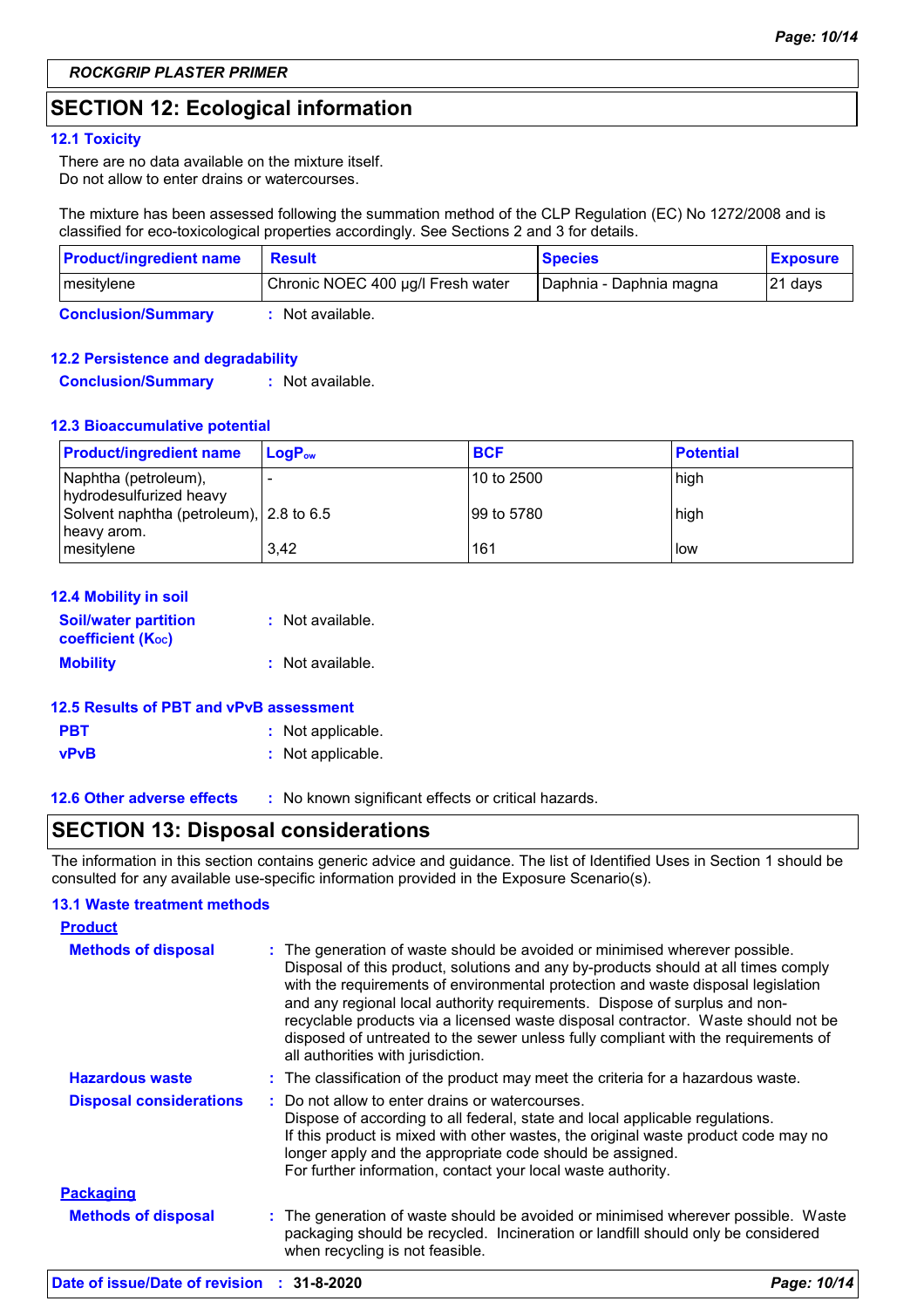### **SECTION 13: Disposal considerations**

| <b>Disposal considerations</b> | : Using information provided in this safety data sheet, advice should be obtained from<br>the relevant waste authority on the classification of empty containers.<br>Empty containers must be scrapped or reconditioned.<br>Dispose of containers contaminated by the product in accordance with local or<br>national legal provisions.                                                                                                                                                                                                                       |                                                                             |
|--------------------------------|---------------------------------------------------------------------------------------------------------------------------------------------------------------------------------------------------------------------------------------------------------------------------------------------------------------------------------------------------------------------------------------------------------------------------------------------------------------------------------------------------------------------------------------------------------------|-----------------------------------------------------------------------------|
| <b>Type of packaging</b>       |                                                                                                                                                                                                                                                                                                                                                                                                                                                                                                                                                               | European waste catalogue (EWC)                                              |
| <b>CEPE Paint Guidelines</b>   | 15 01 10*                                                                                                                                                                                                                                                                                                                                                                                                                                                                                                                                                     | packaging containing residues of or contaminated by<br>hazardous substances |
| <b>Special precautions</b>     | : This material and its container must be disposed of in a safe way. Care should be<br>taken when handling emptied containers that have not been cleaned or rinsed out.<br>Empty containers or liners may retain some product residues. Vapour from product<br>residues may create a highly flammable or explosive atmosphere inside the<br>container. Do not cut, weld or grind used containers unless they have been cleaned<br>thoroughly internally. Avoid dispersal of spilt material and runoff and contact with<br>soil, waterways, drains and sewers. |                                                                             |

### **SECTION 14: Transport information**

**Information pertaining to IATA and ADN is considered not relevant since the material is not packaged in the correct approved packaging required of these methods of transport.**

|                                                                                             | <b>ADR</b>                                                                                                                                                                                                             | <b>IMDG</b>                                                                                                            |
|---------------------------------------------------------------------------------------------|------------------------------------------------------------------------------------------------------------------------------------------------------------------------------------------------------------------------|------------------------------------------------------------------------------------------------------------------------|
| 14.1 UN number                                                                              | <b>UN1263</b>                                                                                                                                                                                                          | <b>UN1263</b>                                                                                                          |
| 14.2 UN proper<br>shipping name                                                             | <b>PAINT</b>                                                                                                                                                                                                           | PAINT. Marine pollutant (Naphtha (petroleum),<br>hydrodesulfurized heavy, Solvent naphtha<br>(petroleum), heavy arom.) |
| <b>14.3 Transport</b><br>hazard class(es)                                                   |                                                                                                                                                                                                                        |                                                                                                                        |
| <b>Class</b>                                                                                | 3                                                                                                                                                                                                                      | 3                                                                                                                      |
| <b>Subsidiary class</b>                                                                     |                                                                                                                                                                                                                        |                                                                                                                        |
| <b>14.4 Packing group</b>                                                                   | III                                                                                                                                                                                                                    | III                                                                                                                    |
| 14.5<br><b>Environmental</b><br><b>hazards</b>                                              |                                                                                                                                                                                                                        |                                                                                                                        |
| <b>Marine pollutant</b>                                                                     | Yes.                                                                                                                                                                                                                   | Yes.                                                                                                                   |
| <b>Marine pollutant</b><br>substances                                                       |                                                                                                                                                                                                                        | Naphtha (petroleum), hydrodesulfurized heavy,<br>Solvent naphtha (petroleum), heavy arom.                              |
| <b>14.6 Special</b><br>precautions for<br>user                                              | Transport within user's premises: always<br>transport in closed containers that are upright<br>and secure. Ensure that persons transporting<br>the product know what to do in the event of an<br>accident or spillage. |                                                                                                                        |
| <b>HI/Kemler number</b>                                                                     | 30                                                                                                                                                                                                                     |                                                                                                                        |
| <b>Emergency</b><br>schedules (EmS)                                                         |                                                                                                                                                                                                                        | $F-E$ , S-E                                                                                                            |
| <b>14.7 Transport in bulk</b><br>according to Annex II of<br><b>MARPOL and the IBC Code</b> | : Not applicable.                                                                                                                                                                                                      |                                                                                                                        |
|                                                                                             | Date of issue/Date of revision : 31-8-2020                                                                                                                                                                             | Page: 11/14                                                                                                            |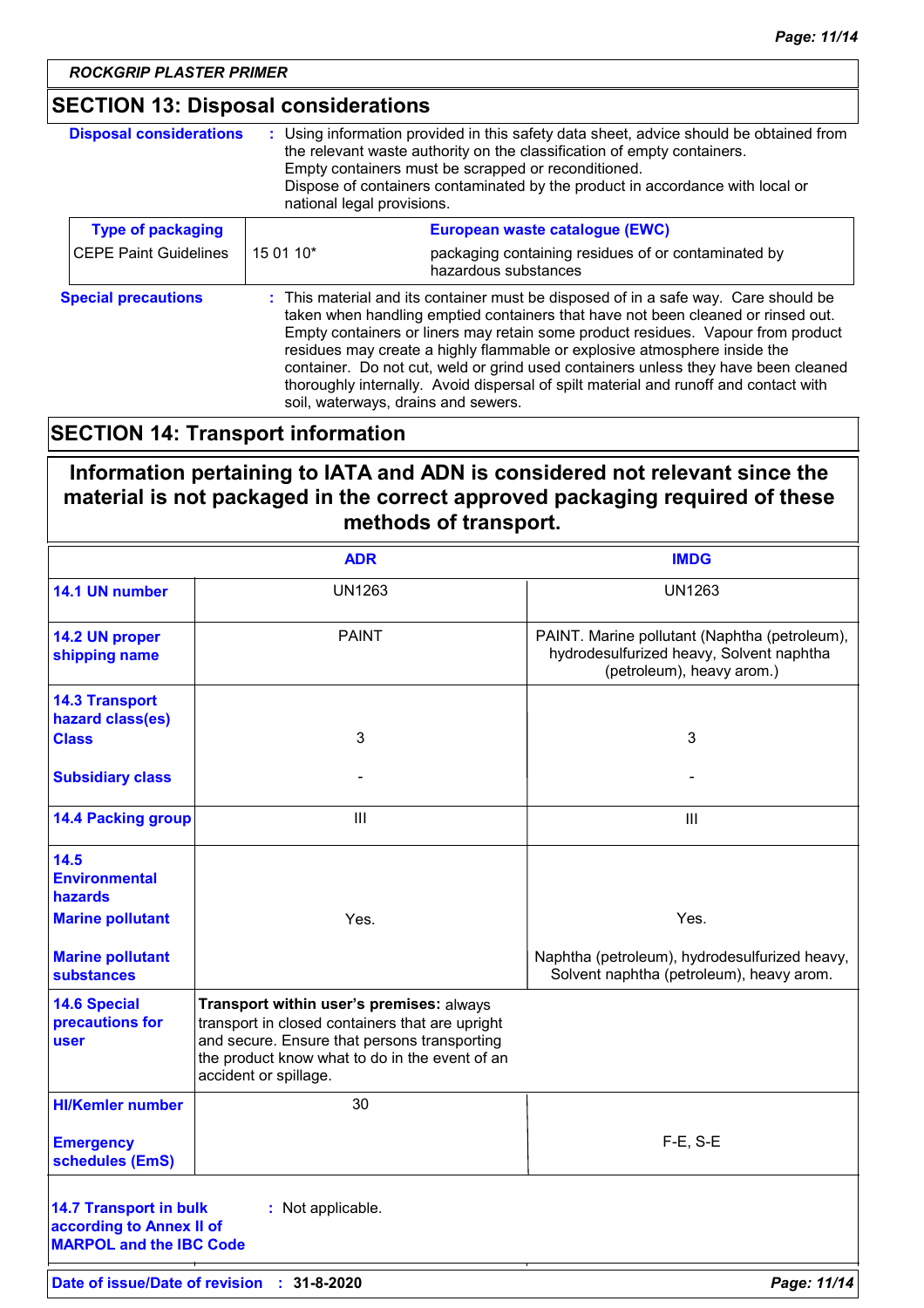### **Information pertaining to IATA and ADN is considered not relevant since the material is not packaged in the correct approved packaging required of these methods of transport.**

| <b>Additional</b><br>Viscous substance exemption In pack sizes<br><b>linformation</b><br>less than 450 litres, under the terms of 2.2.3.1.<br>this product is not subject to the provisions of<br>ADR.<br>Tunnel code (D/E) | Viscous substance exemption In pack sizes<br>up to and including 30 litres, under the terms of<br>2.3.2.5, this product is not subject to the<br>packaging,<br>labelling and marking requirements of the<br>IMDG Code, but both full documentation and<br>placarding of cargo transport units is still<br>required. |  |
|-----------------------------------------------------------------------------------------------------------------------------------------------------------------------------------------------------------------------------|---------------------------------------------------------------------------------------------------------------------------------------------------------------------------------------------------------------------------------------------------------------------------------------------------------------------|--|
|-----------------------------------------------------------------------------------------------------------------------------------------------------------------------------------------------------------------------------|---------------------------------------------------------------------------------------------------------------------------------------------------------------------------------------------------------------------------------------------------------------------------------------------------------------------|--|

### **SECTION 15: Regulatory information**

**15.1 Safety, health and environmental regulations/legislation specific for the substance or mixture EU Regulation (EC) No. 1907/2006 (REACH)**

### **Annex XIV - List of substances subject to authorisation**

### **Annex XIV**

None of the components are listed, or the component present is below its threshold.

#### **Substances of very high concern**

None of the components are listed, or the component present is below its threshold.

**Annex XVII - Restrictions** : Not applicable.

#### **on the manufacture, placing on the market and use of certain dangerous substances,**

**mixtures and articles**

### **Other EU regulations**

**VOC for Ready-for-Use :** Not applicable.

**Mixture**

**Ozone depleting substances (1005/2009/EU)**

Not listed.

### **Prior Informed Consent (PIC) (649/2012/EU)**

Not listed.

### **Seveso Directive**

This product may add to the calculation for determining whether a site is within the scope of the Seveso Directive on major accident hazards.

### **International regulations**

**Chemical Weapon Convention List Schedules I, II & III Chemicals**

Not listed.

### **Montreal Protocol (Annexes A, B, C, E)**

Not listed.

### **Stockholm Convention on Persistent Organic Pollutants**

Not listed.

### **Rotterdam Convention on Prior Informed Consent (PIC)** Not listed.

### **UNECE Aarhus Protocol on POPs and Heavy Metals**

Not listed.

#### **15.2 Chemical safety :** No Chemical Safety Assessment has been carried out.

**assessment**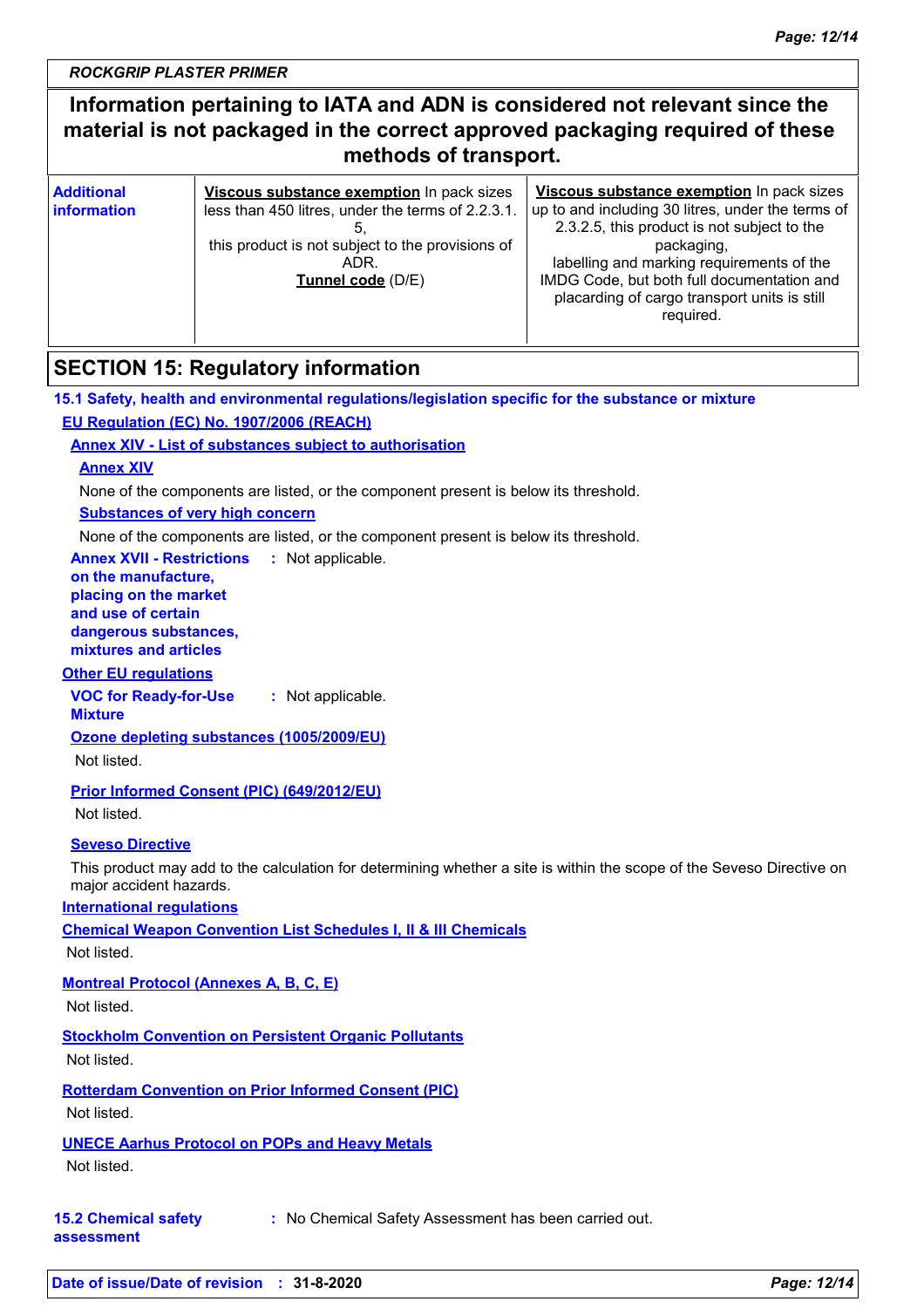### **SECTION 16: Other information**

**CEPE code :** 1

 $\nabla$  Indicates information that has changed from previously issued version.

**Abbreviations and acronyms :** ATE = Acute Toxicity Estimate CLP = Classification, Labelling and Packaging Regulation [Regulation (EC) No. 1272/2008] DMEL = Derived Minimal Effect Level DNEL = Derived No Effect Level EUH statement = CLP-specific Hazard statement PBT = Persistent, Bioaccumulative and Toxic PNEC = Predicted No Effect Concentration RRN = REACH Registration Number vPvB = Very Persistent and Very Bioaccumulative

#### **Procedure used to derive the classification according to Regulation (EC) No. 1272/2008 [CLP/GHS]**

| <b>Classification</b>   | <b>Justification</b>  |
|-------------------------|-----------------------|
| Flam. Lig. 3, H226      | On basis of test data |
| STOT SE 3, H336         | Calculation method    |
| ISTOT RE 2. H373        | Calculation method    |
| Aquatic Chronic 2, H411 | Calculation method    |

#### **Full text of abbreviated H statements**

| H <sub>226</sub> | Flammable liquid and vapour.                             |
|------------------|----------------------------------------------------------|
| H <sub>304</sub> | May be fatal if swallowed and enters airways.            |
| H <sub>335</sub> | May cause respiratory irritation.                        |
| H336             | May cause drowsiness or dizziness.                       |
| H372             | Causes damage to organs through prolonged or repeated    |
|                  | exposure.                                                |
| H373             | May cause damage to organs through prolonged or repeated |
|                  | exposure.                                                |
| H411             | Toxic to aquatic life with long lasting effects.         |

#### **Full text of classifications [CLP/GHS]**

| Aquatic Chronic 2, H411 | LONG-TERM (CHRONIC) AQUATIC HAZARD - Category 2       |
|-------------------------|-------------------------------------------------------|
| Asp. Tox. 1, H304       | <b>ASPIRATION HAZARD - Category 1</b>                 |
| EUH066                  | Repeated exposure may cause skin dryness or cracking. |
| Flam. Liq. 3, H226      | FLAMMABLE LIQUIDS - Category 3                        |
| STOT RE 1, H372         | SPECIFIC TARGET ORGAN TOXICITY - REPEATED             |
|                         | <b>EXPOSURE - Category 1</b>                          |
| STOT RE 2, H373         | SPECIFIC TARGET ORGAN TOXICITY - REPEATED             |
|                         | <b>EXPOSURE - Category 2</b>                          |
| STOT SE 3, H335         | SPECIFIC TARGET ORGAN TOXICITY - SINGLE EXPOSURE      |
|                         | (Respiratory tract irritation) - Category 3           |
| STOT SE 3, H336         | SPECIFIC TARGET ORGAN TOXICITY - SINGLE EXPOSURE      |
|                         | (Narcotic effects) - Category 3                       |
| <b>Date of printing</b> | $: 8-9-2020$                                          |

| Date of issue/ Date of<br>revision | $: 31 - 8 - 2020$ |
|------------------------------------|-------------------|
| Date of previous issue             | $: 27 - 8 - 2020$ |
| <b>Version</b>                     | : 7.06            |
|                                    |                   |

#### **Notice to reader**

*IMPORTANT NOTE The information in this data sheet is not intended to be exhaustive and is based on the present state of our knowledge and on current laws: any person using the product for any purpose other than that specifically recommended in the technical data sheet without first obtaining written confirmation from us as to the suitability of the product for the intended purpose does so at his own risk. It is always the responsibility of the user to take all necessary steps to fulfill the demands set out in the local rules and legislation. Always read the Material Data Sheet and the Technical Data Sheet for this product if available. All advice we give or any statement made about the product by us (whether in this data sheet or otherwise) is correct to the best of our knowledge but we have no control over the quality or the condition of the substrate or the many factors affecting the use and application of the product. Therefore, unless we specifically agree in writing otherwise, we do not accept any liability whatsoever for the performance of the product or for any loss or damage arising out of the use of the product. All products supplied and technical advice given are*